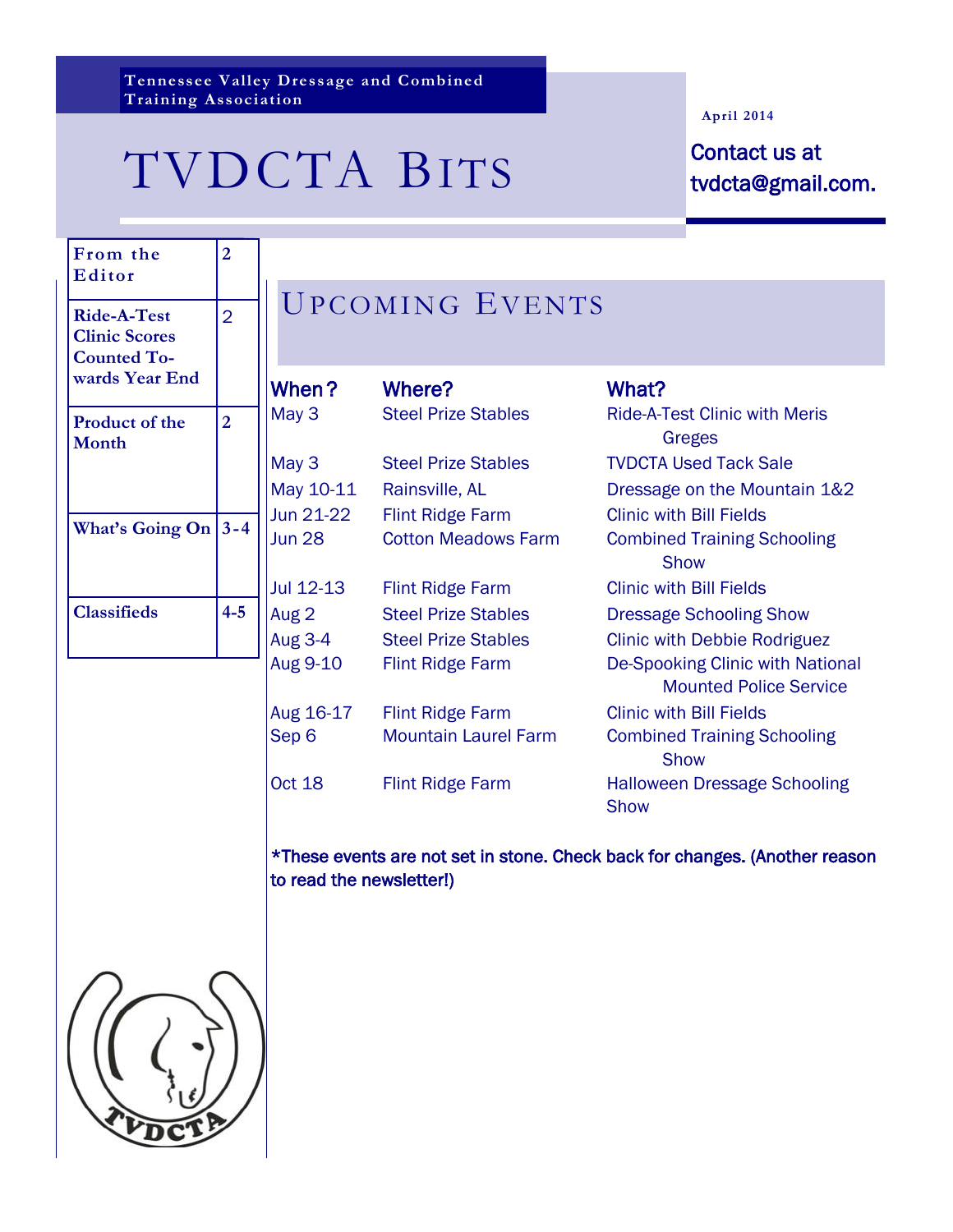#### **Page 2**

#### FROM THE EDITOR

I apologize for the lateness and blandness of this newsletter. Sometimes real life interferes with horse life, and something has to give.

#### $~\sim$ KIA

#### RIDE-A-TEST SCORES CLINISC COUNT TOWARDS YEAR END AWARDS

The scores from the Ride-A-Test with Debbie Hill will count towards year end awards. Please email a copy of your scores to tvdcta@gmail.com.

The scores from the May ride-a-test clinic with Meris Greges also count.

Please remember that you must be a member with 4+ volunteer hours to be eligible for year end awards.

### PRODUCT OF THE MONTH

What: Custom Saddlery Wolfgang Solo Dressage Saddle Where: Embrace Saddle Fit

How Much: ~2600+ depending on options

Why: LOVE LOVE LOVE this saddle!!!! It fits both Sir Charlie and I like a glove. It's incredible, and if you are in the market for a new saddle, please give it a try. And even if you are not looking for a new saddle, remember to get your old one fit every six months.



#### **M I S S I O N S T A T E M E N T**

TVDCTA is a non-profit organization dedicated to encouraging a high standard of horsemanship through the use of classical dressage techniques. The TVDCTA will dissemi-nate educational material, sponsor and promote activities (such as clinics, seminars and competitions), and cooperate with other local and national organizations in developing and promoting better horsemanship.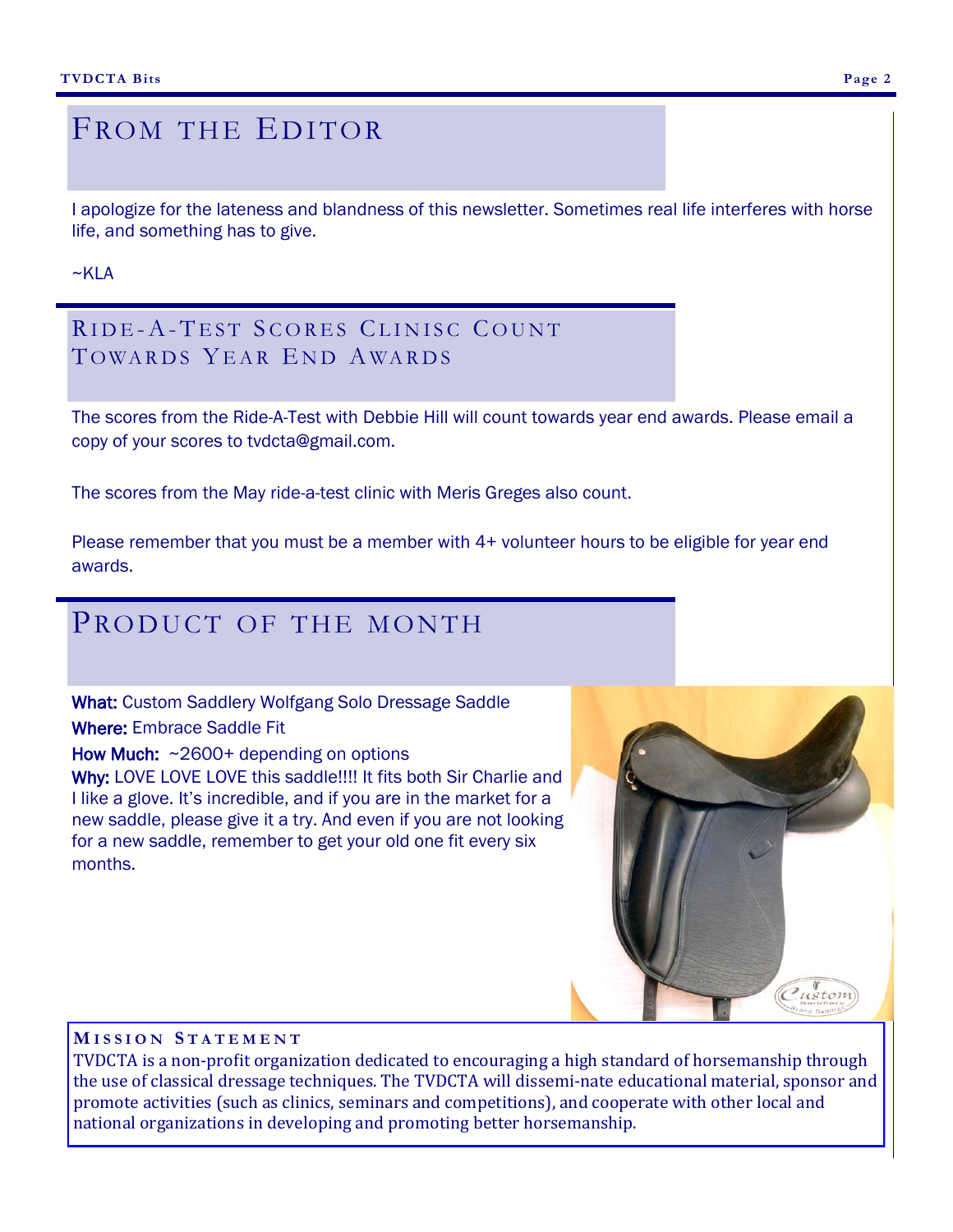## WHAT'S GOING ON: DRESSAGE CLINIC WITH DEBBIE RODRIGUEZ

What: Dressage Clinic with Debbie Rodriguez When: Aug 3-4 Where: Steel Prize Stables Contact: Judith Fiorentino (256-682-1200 or steelprize@knology.net) Details: Debbie Rodriguez is a USDF Bronze, Silver, and Gold Medalist. She is a USDF "S" judge and a USEA "r" judge. She is also a certified ISSA instructor, and the maker "Success In The Saddle-a Core Fitness Program for Equestrians."



## WHAT'S GOING ON: DRESSAGE CLINIC WITH BILL FIELDS

What: Dressage Clinic with Bill Fields

When: Jun 21-22, Jul 12-13, Aug 16-17, Sept 13-14, Oct 11-12

Where: Flint Ridge Farm

Contact: Heidi Rose ([fridgefrm@aol.com](mailto:fridgefrm@aol.com) )

Details: Bill Fields considers himself to be foremost a dressage teacher. He is open to all horses and students, even those not focused solely on dressage.

## WHAT'S GOING ON: DE-SPOOKING CLINIC

What: De-Spooking Clinic

When: August 9-10

Where: Flint Ridge Farm

Contact: Heidi Rose ([fridgefrm@aol.com](mailto:fridgefrm@aol.com) )

Details: Come work on building your horse's confidence and decrease spooking with the National Mounted Police Service!

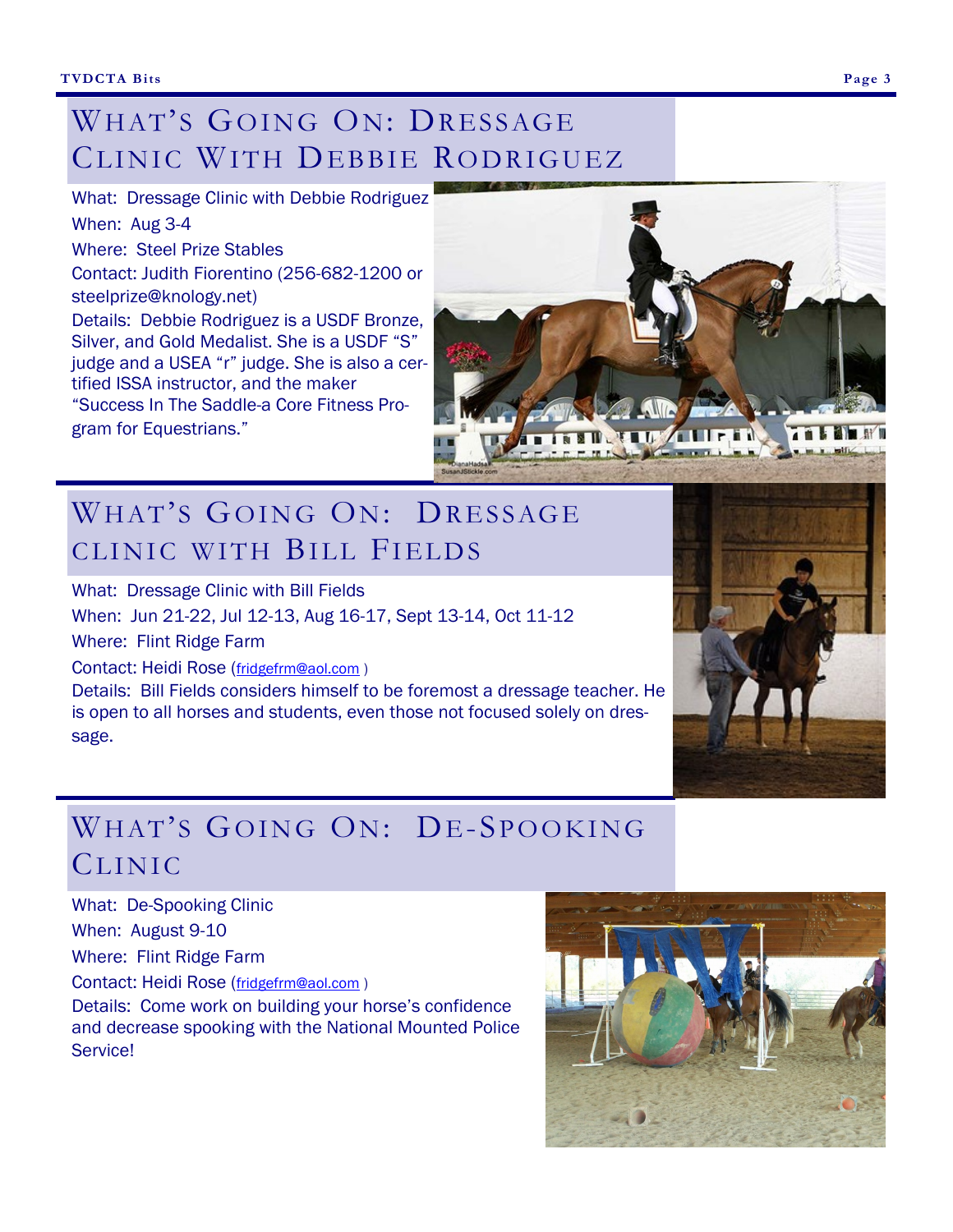## WHAT'S GOING ON: RIDE-A-TEST CLINIC WITH MERIS GREGES

What: Ride-a-Test Clinic with Meris Greges When: May 3, 2014 Where: Steel Prize Stables Details: Ride a USDF/USEF test with Meris Greges, a USDF "L" Judge.

## WHAT'S GOING ON: TVDCTA USED TACK SALE

What: TVDCTA Used Tack Sale

When: May 3, 2014 (same day as the Meris Greges Ride-A-Test!) 9am-5pm Where: Steel Prize Stables (same place as the Meris Greges Ride-A-Test!)

#### Contact: TVDCTA

Details: Please drop off your used tack any time during the preceding week or on the day of the tack sell. Make sure that items are labeled with your

name, price, and any important information. Sellers will be charged a 5% commission on item lots totally \$20 or more. Cash or checks only, no credit cards will be accepted.

## WHAT'S GOING ON: DRESSAGE ON THE MOUNTAIN I & II

What: Dressage On the Mountain 1 & 2 When: May 10 and 11, 2014 Where: Rainsville, AL

Contact: Sandy Donovan (sandydonovan@gmail.com )

Details: Recognized USDF show. Each day is counted as one, separate show. Please see their website http://mountainmusicdressage.com/ for more details.

| <b>CLASSIFIEDS</b>                                                                                                                                                           | <b>Contact us at TVDC-</b><br>TA@gmail.com to adver-<br>tise in the newsletter!                                                                                  |
|------------------------------------------------------------------------------------------------------------------------------------------------------------------------------|------------------------------------------------------------------------------------------------------------------------------------------------------------------|
| FOR SALE – Like new 2013 County Connection in black elephant print<br>leather. 18in, wide tree. Asking \$3400. Contact Tammy Bush<br>(tammy.tvdcta@gmail.com) if interested. | * Members can place<br>one free Classified ad<br>(up to three full width<br>lines) per newsletter.<br>Member's classifieds al-<br>so appear on the web-<br>site. |